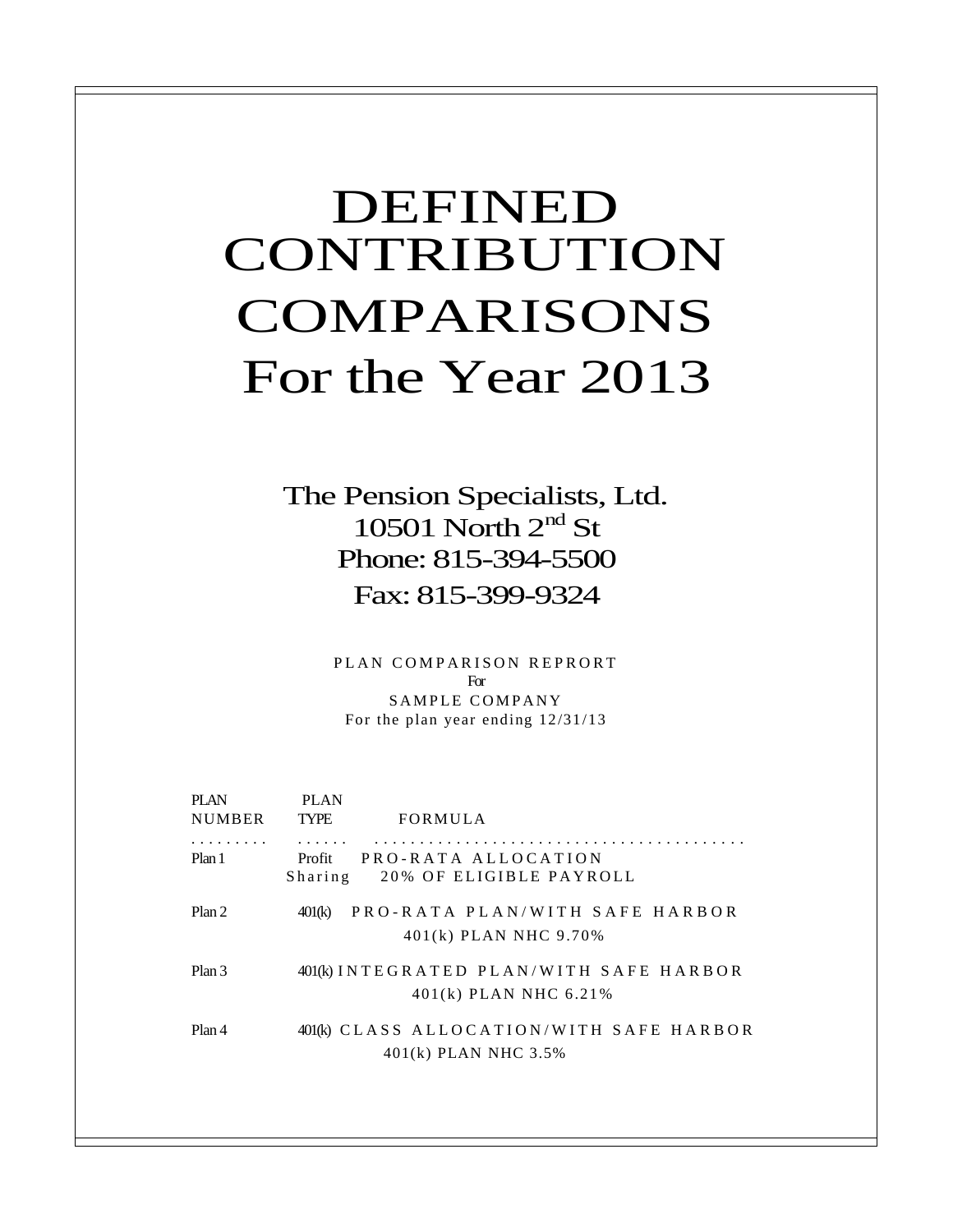# PLAN COMPARISON REPORT for CLASS ALLOCATION/SAFE HARBOR For the plan year ending 12/31/ 13

| PLAN                   | <b>PLAN</b> |                                                 |
|------------------------|-------------|-------------------------------------------------|
| <b>NUMBER</b>          | <b>TYPE</b> | <b>FORMULA</b>                                  |
|                        |             | "1. PRORATA1 Profit Sharing PRO-RATA ALLOCATION |
|                        |             | 20% OF ELIGIIBLE PAYROLL                        |
| 2. PRORATA2 $401(k)$   |             | PRORATA/WITH SAFE HARBOR                        |
|                        |             | 401(K) PLAN NHC 9.7%                            |
|                        |             |                                                 |
| $3.$ INTEGRA1 $401(k)$ |             | INTEGRATED PLAN/WITH SAFE HARBOR                |
|                        |             | 401(K) PLAN NHC 6.21%                           |
| 4. $CLASSAL1 401(k)$   |             | CLASS ALLOCATION/WITH SAFE HARBOR               |
|                        |             | 401(K) PLAN NHC 3.5%                            |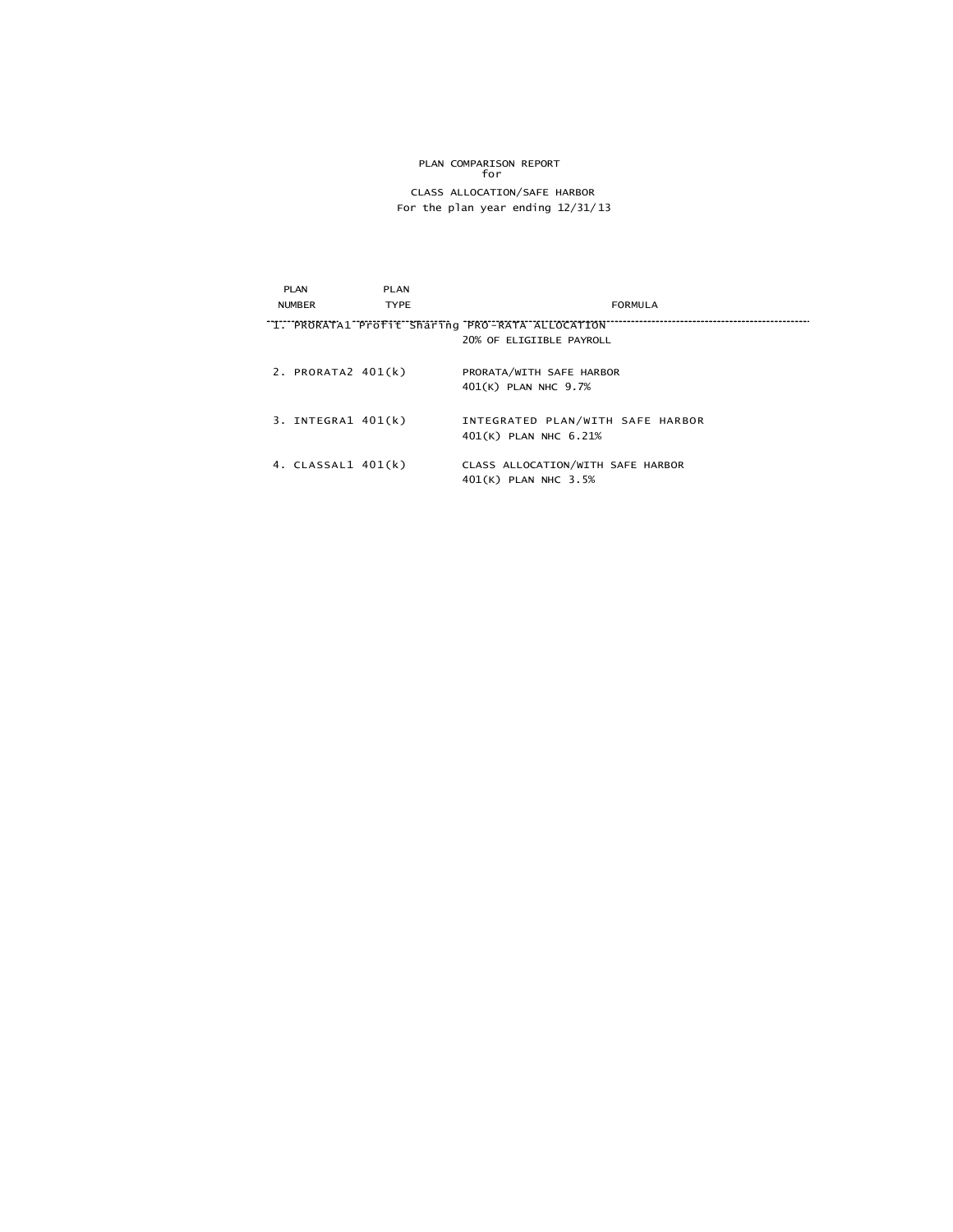# PLAN COMPARISON REPORT for

#### CLASS ALLOCATION/SAFE HARBOR For the plan year ending 12/31/ 13

## - - Comparison of Contributions to Employees - -

|                                                     |                                                                              |            |            |                                       | Plan 1           | Plan 2         | Plan 3         | Plan 4         |
|-----------------------------------------------------|------------------------------------------------------------------------------|------------|------------|---------------------------------------|------------------|----------------|----------------|----------------|
|                                                     |                                                                              |            |            |                                       | Salary           | Salary         | Integrated     | Class          |
|                                                     |                                                                              |            |            |                                       | Proportion       | Proportion     | with SS        | Allocation     |
|                                                     |                                                                              |            | <b>RET</b> |                                       |                  | 401(k)         | 401(k)         | 401(k)         |
| <b>NAME</b>                                         | SEX AGE AGE Compensation Contribution Contribution Contribution Contribution |            |            |                                       |                  |                |                |                |
|                                                     | М                                                                            | 64         | 69         | 255,000                               | 51,000           | 56,500         | 56,500         | 56,500         |
|                                                     | M                                                                            | 60         | 65         | 255,000                               | 51,000           | 56,500         | 56,500         | 56,500         |
| 55                                                  | M                                                                            | 55         | 65         | 255,000                               | 51,000           | 56,500         | 56,500         | 56,500         |
|                                                     | м                                                                            | 48         | 65         | 255,000                               | 51,000           | 51,000         | 51,000         | 51,000         |
|                                                     |                                                                              |            |            | Subtotals for Principals:             | \$204,000        | \$220,500      | \$220,500      | \$220,500      |
|                                                     | М                                                                            | 18         | 65         | 10,000                                | 2,000            | 914            | 566            | 350            |
| 20                                                  | M                                                                            | 20         | 65         | 20,000                                | 4,000            | 1,827          | 1,133          | 700            |
|                                                     | M                                                                            | 22         | 65         | 20,000                                | 4,000            | 1,827          | 1,133          | 700            |
|                                                     | М                                                                            | 24         | 65         | 25,000                                | 5,000            | 2,284          | 1,416          | 875            |
| 26                                                  | М                                                                            | 26         | 65         | 30,000                                | 6,000            | 2,741          | 1,699          | 1,050          |
| 28                                                  | M                                                                            | 28         | 65         | 35,000                                | 7,000            | 3,198          | 1,982          | 1,225          |
| 30                                                  | М                                                                            | 30         | 65         | 40,000                                | 8,000            | 3,655          | 2,265          | 1,400          |
| 32                                                  | М                                                                            | 32         | 65         | 45,000                                | 9,000            | 4,112          | 2,549          | 1,575          |
|                                                     | м                                                                            | 34         | 65         | 50,000                                | 10,000           | 4,569          | 2,832          | 1,750          |
| 36                                                  | M                                                                            | 36         | 65         | 55,000                                | 11,000           | 5,025          | 3,115          | 1,925          |
| 38                                                  | M<br>M                                                                       | 38<br>40   | 65<br>65   | 60,000<br>65,000                      | 12,000<br>13,000 | 5,483<br>5,940 | 3,398<br>3,681 | 2,100<br>2,275 |
|                                                     | Subtotals                                                                    | for        |            | non-Principals:                       | \$91,000         | \$41,575       | \$25,769       | \$15,925       |
|                                                     |                                                                              |            |            | TOTAL CONTRIBUTION FOR ALL EMPLOYEES: | \$295,000        | \$262,075      | \$246,269      | \$236,425      |
|                                                     |                                                                              | Percent to |            | Principals:                           | 69.15 %          | 84.14 %        | 89.54 %        | 93.26 %        |
|                                                     |                                                                              | Percent to |            | all Others:                           | 30.85 %          | 25.86 %        | 10.46 %        | 06.74 %        |
| TOTAL ELIGIBLE COMPENSATION FOR ALL EMPLOYEES:      |                                                                              |            |            |                                       | \$1,475,000      | \$1,475,000    | \$1,475,000    | \$1,475,000    |
|                                                     |                                                                              | Percent to |            | Principals:                           | 69.15 %          | 69.15 %        | 69.15 %        | 69.15 %        |
|                                                     |                                                                              | Percent to |            | all Others:                           | 30.85 %          | 30.85 %        | 30.85 %        | 30.85 %        |
| CONTRIBUTION AS A PERCENT OF PARTICIPATING PAYROLL: |                                                                              |            |            |                                       | 20.00 %          | 17.77 %        | 16.70 %        | 16.03 %        |